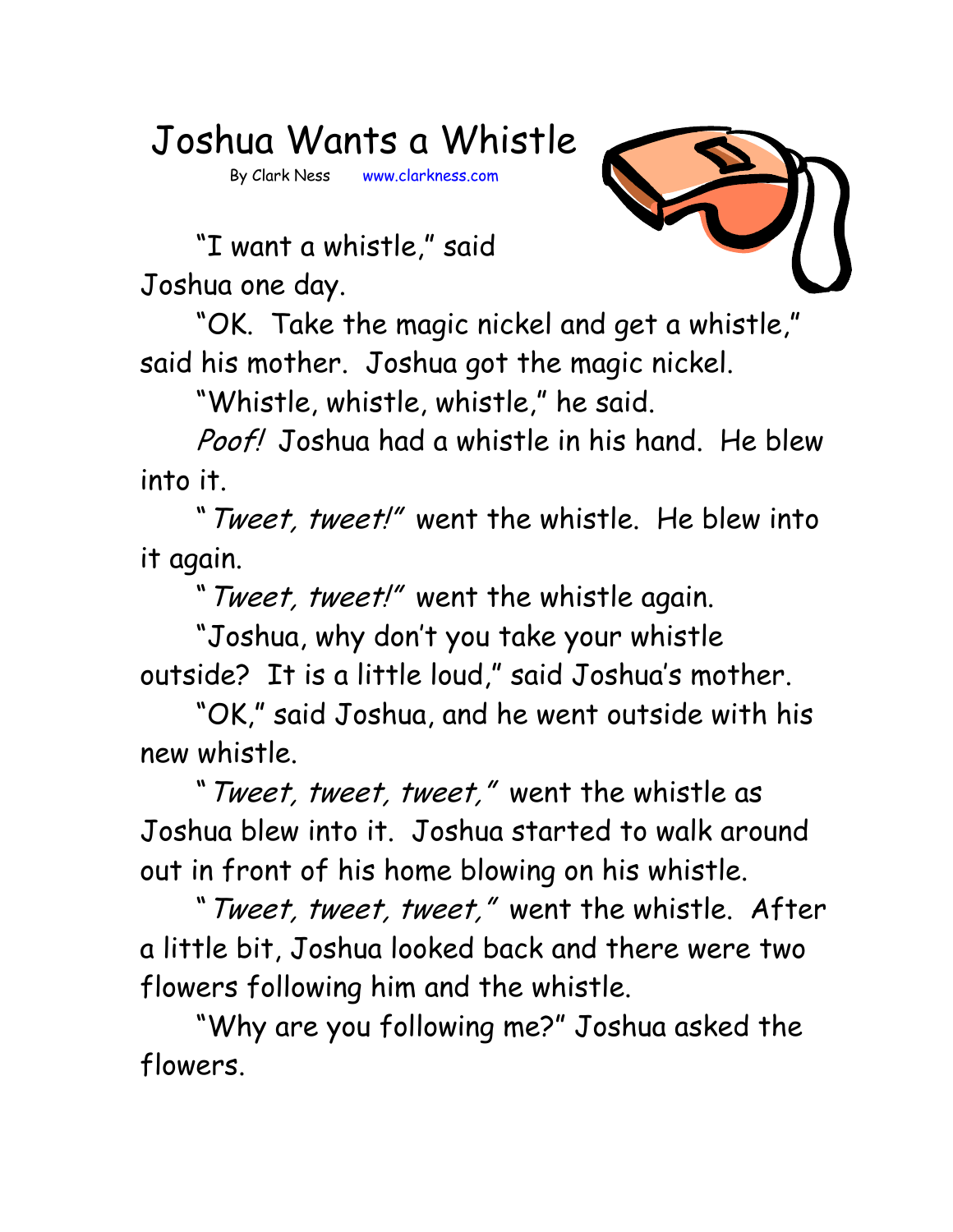"We like your new whistle," said one flower.

"It makes us feel like walking," said the other flower.

"You are flowers. You should not be walking," said Joshua.

"We know that, but the whistle must have put us under a magic spell. Can we please keep following you?" asked the first flower.

"I think that would be OK," said Joshua. So Joshua kept walking out in front of his home blowing on his whistle.

"Tweet, tweet," went the whistle.

After a little bit, he looked back. Now there were ten flowers and three trees following him.

"Trees, you should not be walking," said Joshua.

"We know that, but your whistle makes us want to walk behind you," said the biggest tree.

"Well, OK," said Joshua. You can walk behind me if you want. Joshua started walking down his street and blowing on his whistle again. After a little bit, he looked back.

Now there were 100 flowers, 20 trees, 15 shrubs, and all of the grass in his yard following him and his whistle. He could see his yard way back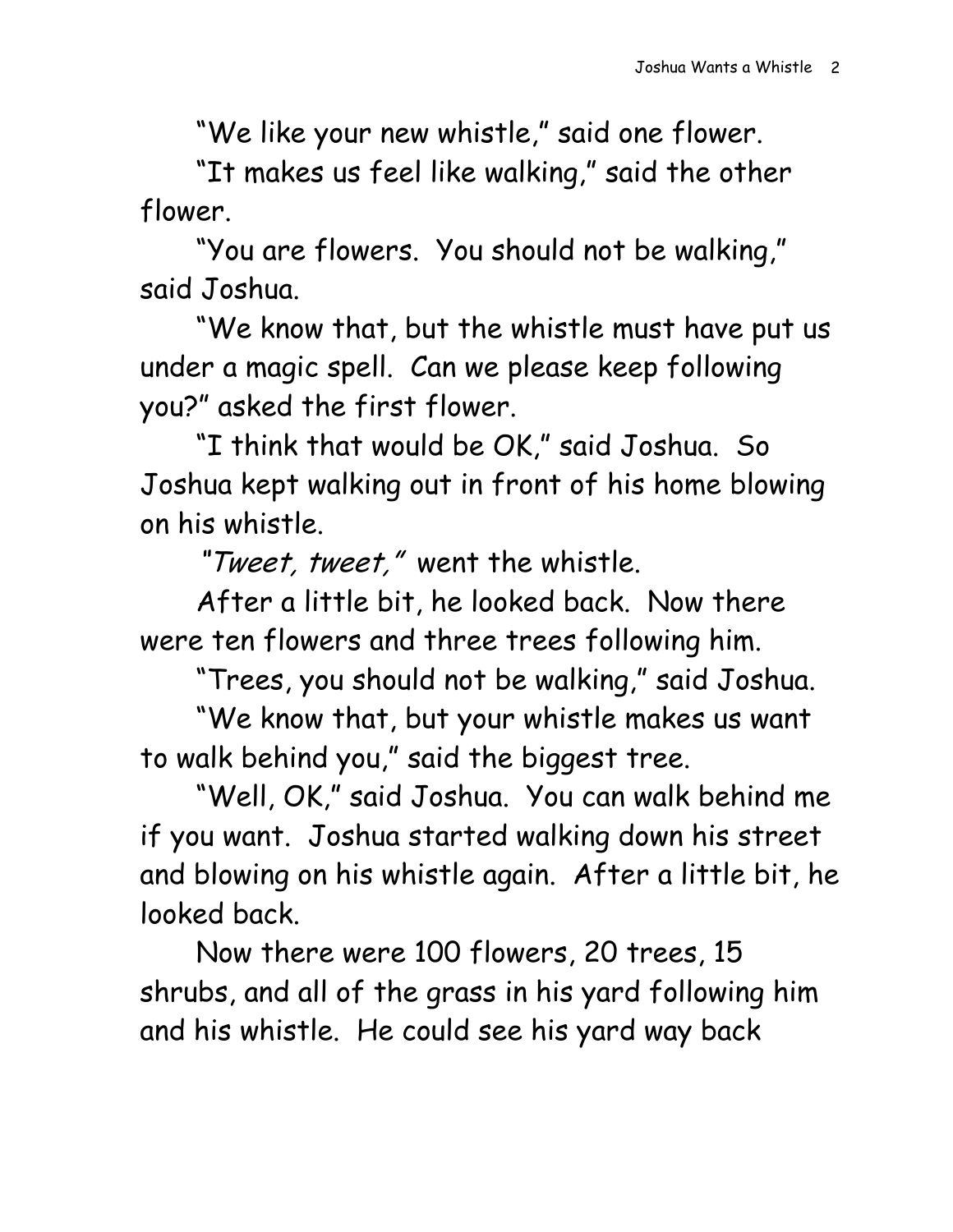where he had started. There was nothing there but dirt.

"This is so cool to have a plant parade," said Joshua. "I think I will walk all the way to school with my plant friends."

"Yes, we should all walk to school," said the flowers.

"We want to walk to school, too," said the trees.

"This is going to be fun," said the shrubs.

"We want to go, too," said the grass.

Joshua and the plants started to walk to school. They had walked about 10 steps when Joshua heard his mother yell.

"Joshua, what are you doing?" yelled his mother. Joshua's mother saw the long line of plants behind Joshua and came walking up to him.

"We are having a plant parade," said Joshua with a big grin. "We are going to walk to school."

"Joshua, you can't walk to school with all of these plants. There is only dirt in our yard now. These plants need to get back to their job of growing," said Joshua's mother.

"Well, OK," said Joshua. "We can have a parade back to my home."